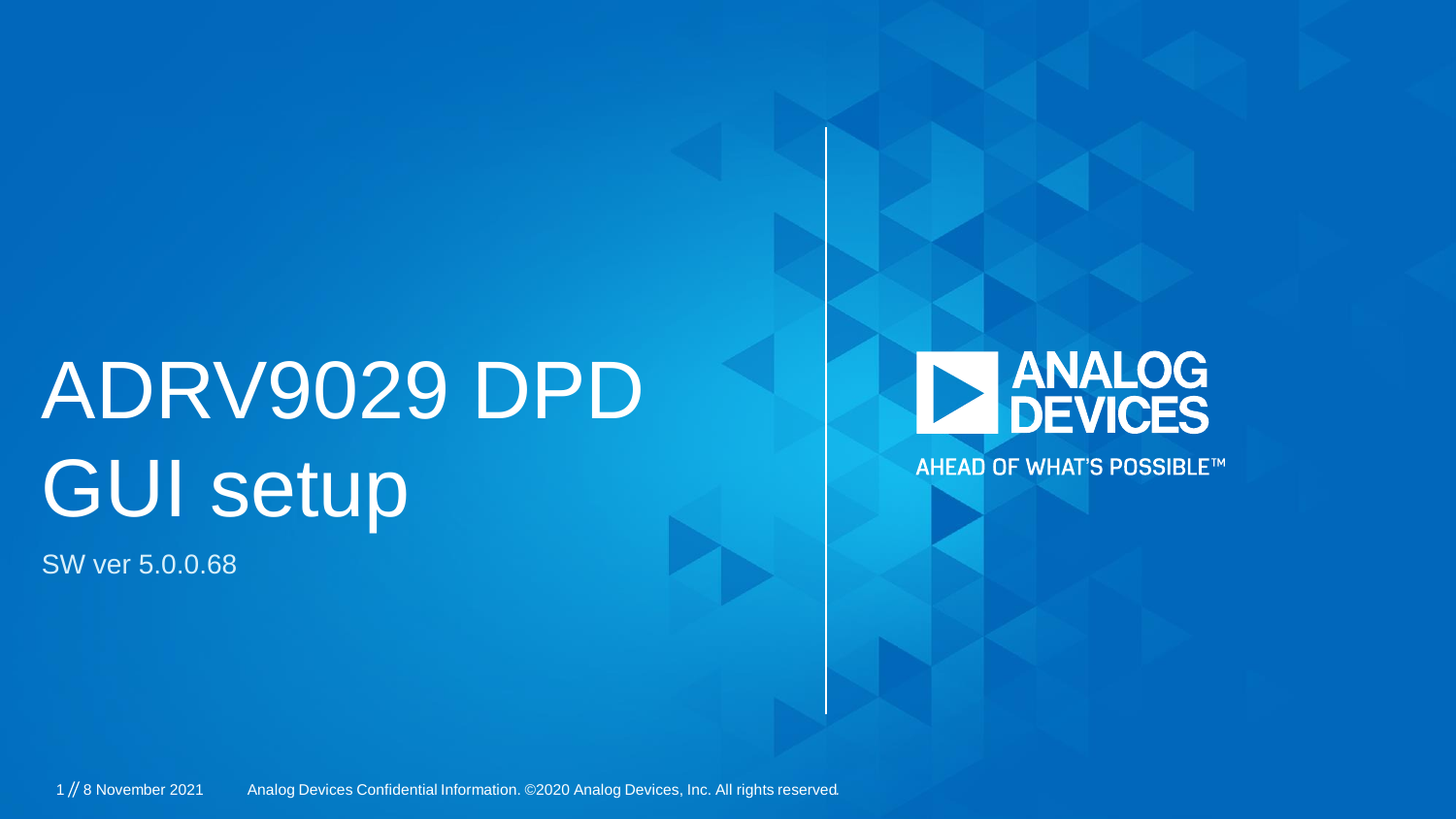#### DPD setup



- ► Typical DPD set up is as shown below.
- ► The ORX power should be around -20 to -25 dBm , You can add attenuators after Splitter to get the required level as needed.

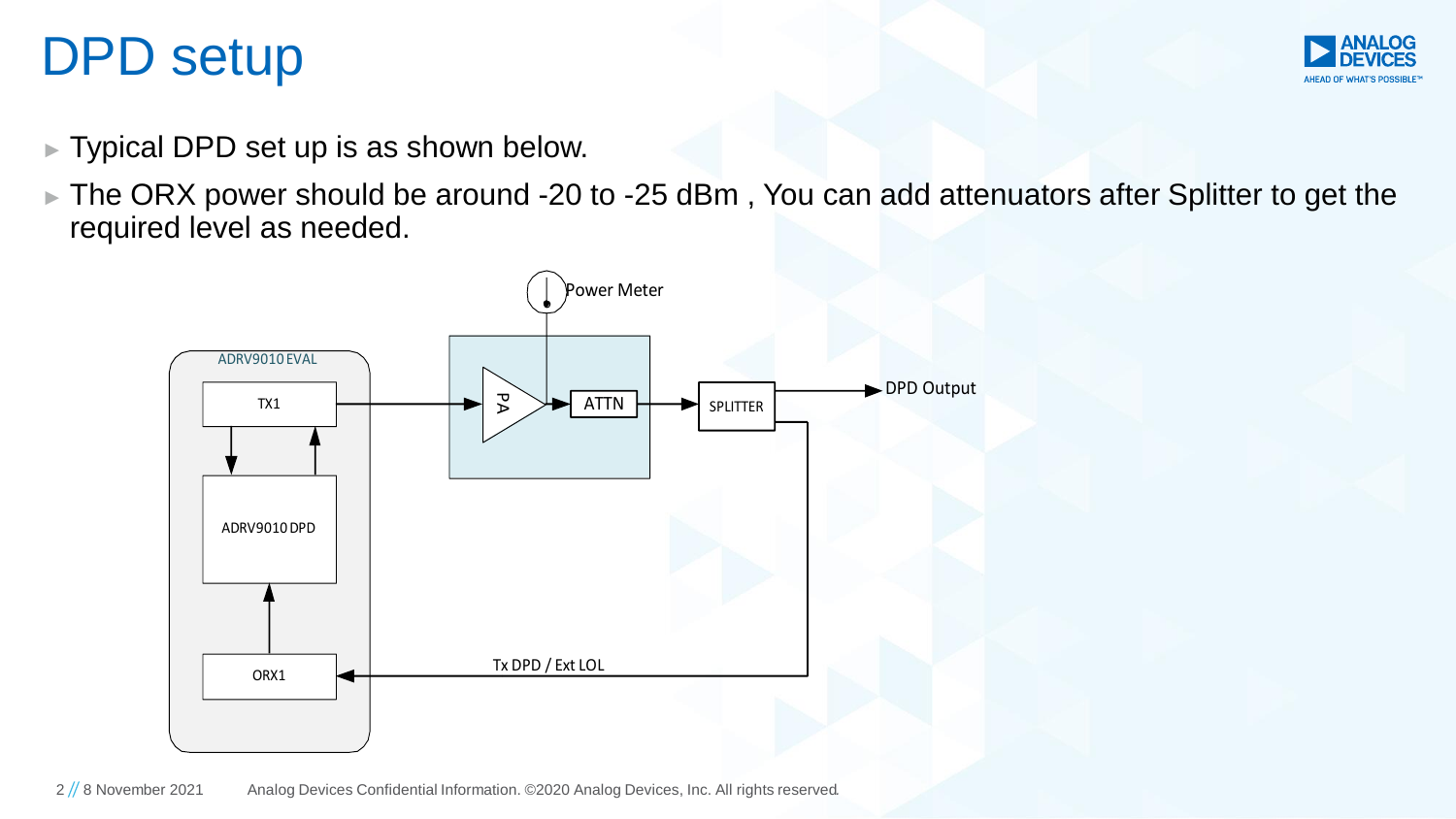### GUI setup



► Use use cases with a DPD Actuator rate of 491.52MSPS. for lower sampling rate like 122.88MHz, make sure profile uses DPD HB1 and DPD HB2 filters.

| <b>E</b> ADS9                                        |                               |                 |                         |                       |                         |                           | <b>Profile Selection Table</b> |                        |                                 |                              |                                                 |                                               |
|------------------------------------------------------|-------------------------------|-----------------|-------------------------|-----------------------|-------------------------|---------------------------|--------------------------------|------------------------|---------------------------------|------------------------------|-------------------------------------------------|-----------------------------------------------|
| ADRV9025 CE Board<br>- ADRV9025<br><b>ChipConfig</b> | <b>USE CASE</b>               | TX<br><b>BW</b> | TX<br><b>INPUT RATE</b> | TX<br><b>DAC RATE</b> | <b>ORX</b><br><b>BW</b> | ORX<br><b>OUTPUT RATE</b> | <b>ORX</b><br><b>ADC RATE</b>  | <b>RX</b><br><b>BW</b> | <b>RX</b><br><b>OUTPUT RATE</b> | <b>RX</b><br><b>ADC RATE</b> | <b>JESD NP</b><br>TXI<br>RX <sub>I</sub><br>ORX | <b>LANE RATE</b><br>TXI<br>RX /<br><b>ORX</b> |
| - Overview<br>Tx<br>Rx                               | 13 nonLinkSharing 225,000 MHz |                 | 245.760 MHz             | 1.966 GHz             | 225,000 MHz             | 245.760 MHz               | 4.915 GHz                      | 100,000 MHz            | 122.880 MHz                     | 1.966 GHz                    | 161<br>161<br>16                                | 9830.47<br>9830.4/<br>9830.4                  |
| - ORx<br>Jesd204b                                    | 14 LinkSharing                | 450,000 MHz     | 491.520 MHz             | 1.966 GHz             | 450,000 MHz             | 491.520 MHz               | 4.915 GHz                      | 200,000 MHz            | 245.760 MHz                     | 4.915 GHz                    | $121$<br>121<br>12                              | 14745.6 /<br>14745.6 /<br>14745.6             |
| - Initialization<br><b>InitCals</b><br>- Debug       | 50 LinkSharing                | 450,000 MHz     | 122.880 MHz             | 1.966 GHz             | 450,000 MHz             | 245.760 MHz               | 2.458 GHz                      | 100,000 MHz            | 122.880 MHz                     | 1.966 GHz                    | 16/<br>161<br>16                                | 9830.47<br>9830.47<br>9830.4                  |
| <b>AD9528</b><br>- Clock                             | 50 nonLinkSharing 450,000 MHz |                 | 122,880 MHz             | 1.966 GHz             | 450,000 MHz             | 245.760 MHz               | 2.458 GHz                      | 100,000 MHz            | 122,880 MHz                     | 1.966 GHz                    | 161<br>16 <sub>l</sub><br>16                    | 9830.4/<br>9830.47<br>9830.4                  |

While programming the device, ensure that all Tx, Rx channels are running off same LO. It is recommended to turn off the PA during the course of programming to avoid any damage from high amplitude data transmitted during intial calibration(For TxQEC etc.).

| <b>E-GUI_SETUP</b>                     | $(\wedge)$          |                  |                              |                                             |                     | <b>LO Config</b>         |  |
|----------------------------------------|---------------------|------------------|------------------------------|---------------------------------------------|---------------------|--------------------------|--|
| <b>E-ADS9</b>                          | <b>LO PLL Setup</b> |                  |                              | <b>Channel Setup</b>                        |                     |                          |  |
| ADRV9025 CE Board<br><b>□ ADRV9025</b> | <b>PLL Name</b>     | <b>LO Source</b> | Freq (MHz)                   | Channel                                     | LO Select           | <b>RF PLL Phase Sync</b> |  |
| <b>E-ChipConfig</b>                    | LO <sub>1</sub>     | INT LO           | $\cup$ 0.000000<br>÷         | Rx1 & Rx2 LO                                | LO <sub>2</sub> PLL | $\vee$ NOSYNC            |  |
| Overview<br>- Tx                       | LO <sub>2</sub>     |                  | $\div$<br>$\vee$ 3550.000000 | Rx3 & Rx4 LO                                | LO <sub>2</sub> PLL | $\vee$ NOSYNC            |  |
| · Rx<br>ORx                            | AUX LO              |                  | $\vee$ 0.000000<br>÷         | Tx1 & Tx2 LO                                | LO <sub>2</sub> PLL | $\vee$ NOSYNC            |  |
| -Jesd204b                              |                     |                  |                              | Tx3 & Tx4 LO                                | LO <sub>2</sub> PLL | $\vee$ NOSYNC            |  |
| Initialization<br>- InitCals           |                     |                  |                              | ObsRx LO                                    | <b>TXLO</b>         | $\vee$ NOSYNC            |  |
| - Debug<br>白-AD9528                    | $\sqrt{2}$          |                  |                              |                                             |                     | <b>Tx-Orx Mapping</b>    |  |
| - Clock                                | Mapping             |                  |                              | <b>GPIO Settings</b><br><b>Finable GPIO</b> |                     |                          |  |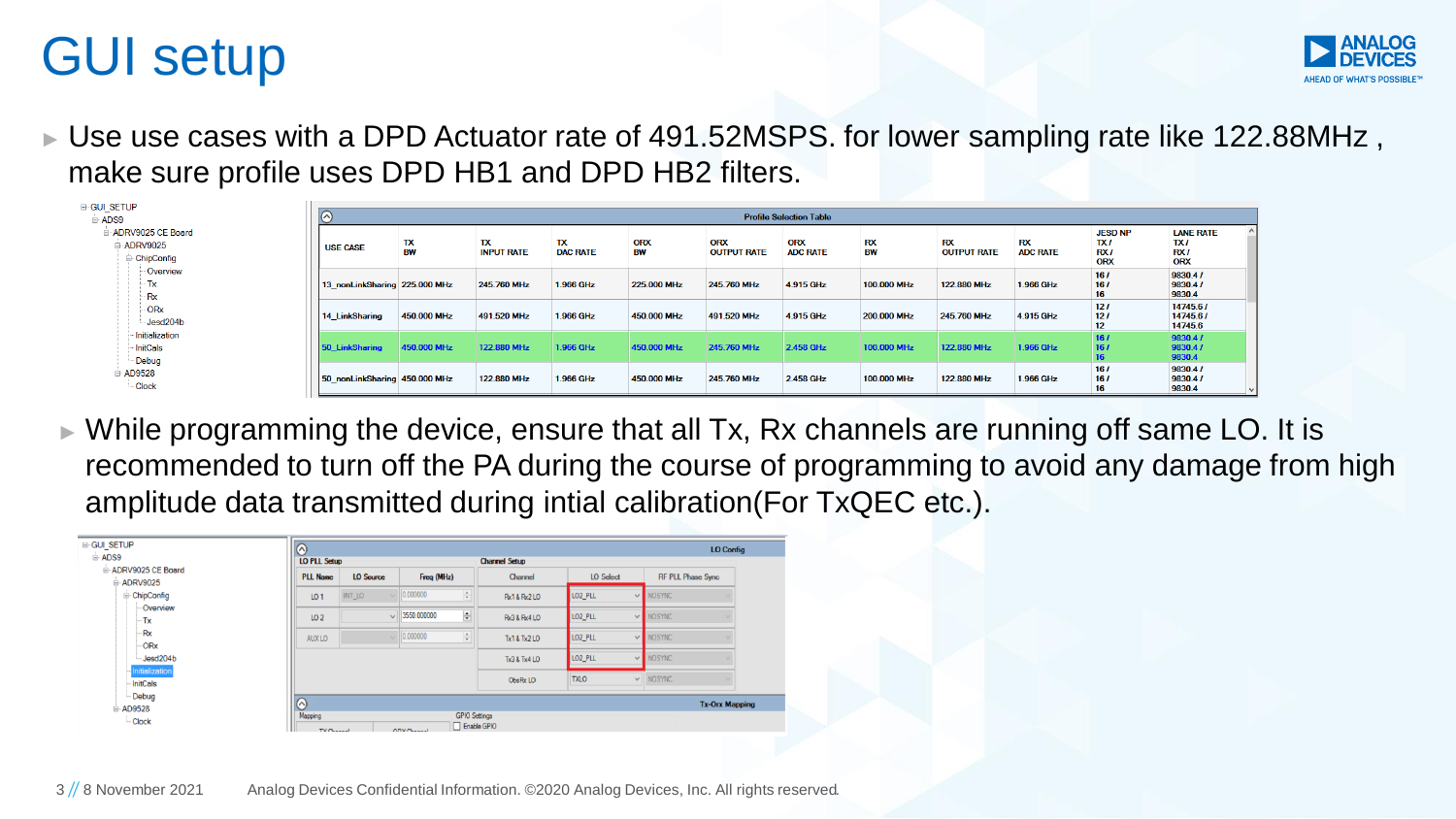## GUI setup



- ► Program the chip with DPD use case. (For ex. UC50 NLS)
	- ► Make sure Tx-ORx mapping is correct and ORx LO is configured as TX LO in GUI.
- ► From Transmit tab send signal and check in ORX tab whether signal is reaching ORX with sufficient levels (-20 to -25 dBm).
- ► Uncheck ORx Enable in the GUI so that it is not in user mode anymore, and it is available for DPD tracking calibration.

| ► ⊌<br>۸<br><b>Chip Config</b><br><b>Active Channel(s)</b><br><b>Obs Rx Trigger</b><br>Default<br>۰<br>0.500<br>Sample Time (ms)<br>ObsRx LO<br><b>TXLO</b><br>3530.000000<br>Aux LO PLL Freg (MHz)<br>Magnitude (dBFS)<br>0.000<br>FFT Start Time (ms)<br>0.000<br>FFT Stop Time (ms)<br>$\curvearrowright$<br>Obs Rx1<br>ORx1 Enable<br>245.76000 MHz<br>Fs (MHz)<br>214<br>ORx1 Gain<br>-1<br>ORx1 QEC Tracking<br>Fund Freq (MHz)<br>-15.97400 MHz<br>-40.11783 dBFS<br>Fund Power (dBFS)<br>-1<br>-50.64765 dBFS<br>Image Power (dBFS)<br>10.52982 dBc<br>Image Rejection (dBc)<br>DV Offset (dBFS)<br>-48.72987 dBFS | Config Iron Python Receive Transmit |  | Obs Rx |
|----------------------------------------------------------------------------------------------------------------------------------------------------------------------------------------------------------------------------------------------------------------------------------------------------------------------------------------------------------------------------------------------------------------------------------------------------------------------------------------------------------------------------------------------------------------------------------------------------------------------------|-------------------------------------|--|--------|
|                                                                                                                                                                                                                                                                                                                                                                                                                                                                                                                                                                                                                            |                                     |  |        |
|                                                                                                                                                                                                                                                                                                                                                                                                                                                                                                                                                                                                                            |                                     |  |        |
|                                                                                                                                                                                                                                                                                                                                                                                                                                                                                                                                                                                                                            |                                     |  |        |
|                                                                                                                                                                                                                                                                                                                                                                                                                                                                                                                                                                                                                            |                                     |  |        |
|                                                                                                                                                                                                                                                                                                                                                                                                                                                                                                                                                                                                                            |                                     |  |        |
|                                                                                                                                                                                                                                                                                                                                                                                                                                                                                                                                                                                                                            |                                     |  |        |
|                                                                                                                                                                                                                                                                                                                                                                                                                                                                                                                                                                                                                            |                                     |  |        |
|                                                                                                                                                                                                                                                                                                                                                                                                                                                                                                                                                                                                                            |                                     |  |        |
|                                                                                                                                                                                                                                                                                                                                                                                                                                                                                                                                                                                                                            |                                     |  |        |
|                                                                                                                                                                                                                                                                                                                                                                                                                                                                                                                                                                                                                            |                                     |  |        |
|                                                                                                                                                                                                                                                                                                                                                                                                                                                                                                                                                                                                                            |                                     |  |        |
|                                                                                                                                                                                                                                                                                                                                                                                                                                                                                                                                                                                                                            |                                     |  |        |
|                                                                                                                                                                                                                                                                                                                                                                                                                                                                                                                                                                                                                            |                                     |  |        |
|                                                                                                                                                                                                                                                                                                                                                                                                                                                                                                                                                                                                                            |                                     |  |        |
|                                                                                                                                                                                                                                                                                                                                                                                                                                                                                                                                                                                                                            |                                     |  |        |
|                                                                                                                                                                                                                                                                                                                                                                                                                                                                                                                                                                                                                            |                                     |  |        |
|                                                                                                                                                                                                                                                                                                                                                                                                                                                                                                                                                                                                                            |                                     |  |        |
|                                                                                                                                                                                                                                                                                                                                                                                                                                                                                                                                                                                                                            |                                     |  |        |
|                                                                                                                                                                                                                                                                                                                                                                                                                                                                                                                                                                                                                            |                                     |  |        |

4 8 November 2021 Analog Devices Confidential Information. ©2020 Analog Devices, Inc. All rights reserved*.*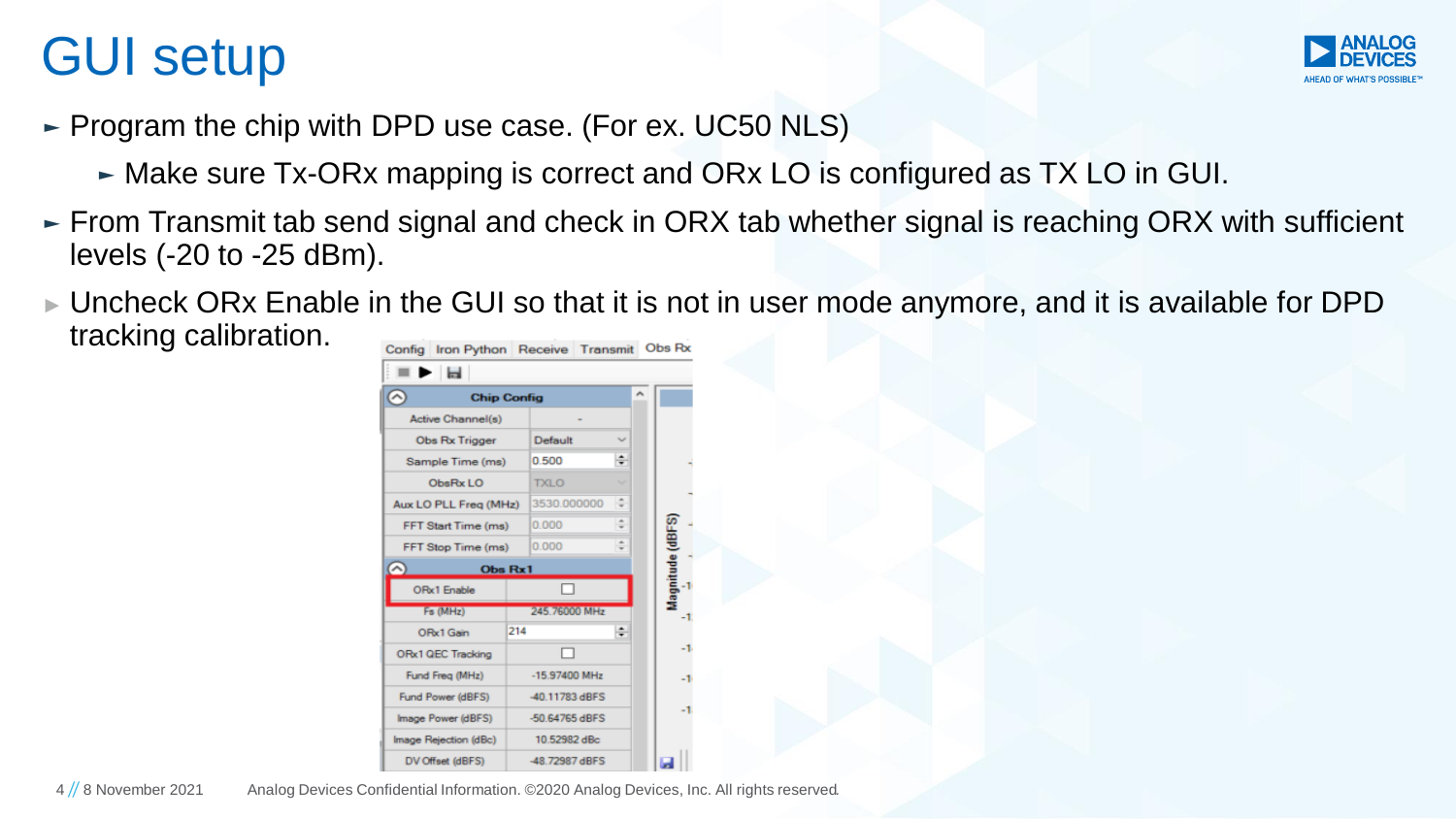#### Madura DPD sequence

- $\blacktriangleright$  Switch off Tx transmit and go to DFE tab  $\rightarrow$  DPD
- 1. Step 1: Load model file from PC
- 2. Step 2 : Configure DPD tracking parameters. (start with default).

|                | <b>Disconnect</b> |                | Program                            | Device                                       | File<br>Tools<br>Config Iron Python Receive Transmit Obs Rx TDD |               | HeINHEAD OF WHAT'S POSSIBLE™ |
|----------------|-------------------|----------------|------------------------------------|----------------------------------------------|-----------------------------------------------------------------|---------------|------------------------------|
| <b>DPD</b>     | <b>CFR</b>        |                | <b>CLGC</b>                        |                                              |                                                                 |               |                              |
|                |                   |                | ACLR Config                        |                                              |                                                                 |               |                              |
| $\odot$        |                   |                |                                    | <b>DPD Model Setup</b>                       |                                                                 |               |                              |
|                |                   |                | Number of Features                 |                                              | 95                                                              | $\div$        |                              |
| i              | ĵ                 | $\mathbf{k}$   | LUT                                | Real<br>Coeff                                | Imaginary<br>Coeff                                              | ۸             |                              |
| 0              | $\bf{0}$          | $\overline{0}$ | 0                                  | $\bf{0}$                                     | 0                                                               |               |                              |
| 0              | 0                 | 1              | 0                                  | 0                                            | 0                                                               |               |                              |
| 0              | $\bf{0}$          | 2              | 0                                  | 0                                            | 0                                                               |               |                              |
| $\bf{0}$       | $\bf{0}$          | 3              | 0                                  | 0                                            | 0                                                               |               |                              |
| 0              | 0                 | 4              | 0                                  | 0                                            | 0                                                               |               | Step 1                       |
| 0              | 0                 | 5              | 0                                  | 0                                            | 0                                                               |               |                              |
| 0              | 0                 | 6              | 0                                  | 0                                            | 0                                                               |               |                              |
| $\overline{1}$ | $\overline{0}$    | 3              | 1                                  | $\bf{0}$                                     | $\Omega$                                                        |               |                              |
|                |                   |                |                                    | <b>DPD Tracking Config</b>                   |                                                                 |               |                              |
|                |                   |                | <b>DPD Update Mode</b>             |                                              | $\overline{2}$                                                  |               |                              |
|                |                   |                |                                    | Peak Search Window Size (samples)            | 65535                                                           | $\div$        |                              |
| $\circledcirc$ |                   |                | Samples                            |                                              | 16384                                                           | $\div$        | Step 2                       |
|                |                   |                | M-Table Threshold (dBFS)           |                                              | $-40$                                                           | $\div$        |                              |
|                |                   |                | Min. Avg. Signal Level (dBFS)      |                                              | $-46$                                                           | $\ddot{\ast}$ |                              |
|                |                   |                | Regularization (Indirect Learning) |                                              | 20                                                              | $\div$        |                              |
|                |                   |                |                                    | Regularization Low Power (Indirect Learning) | 20                                                              | $\div$        |                              |
|                |                   |                |                                    | Min. Avg. Signal Level for ORX (dBFS)        | $-36$                                                           | $\div$        |                              |
|                |                   |                | <b>Filter Selection</b>            |                                              |                                                                 |               |                              |
|                |                   |                | Enable Direct Learning             |                                              | ☑                                                               |               |                              |
|                |                   |                | Regularization (Direct Leaming)    |                                              | 20                                                              | $\div$        |                              |
|                |                   |                | Damping Factor (Direct Learning)   |                                              | 0                                                               | $\div$        |                              |
|                |                   |                |                                    | <b>DPD Functions</b>                         |                                                                 |               |                              |